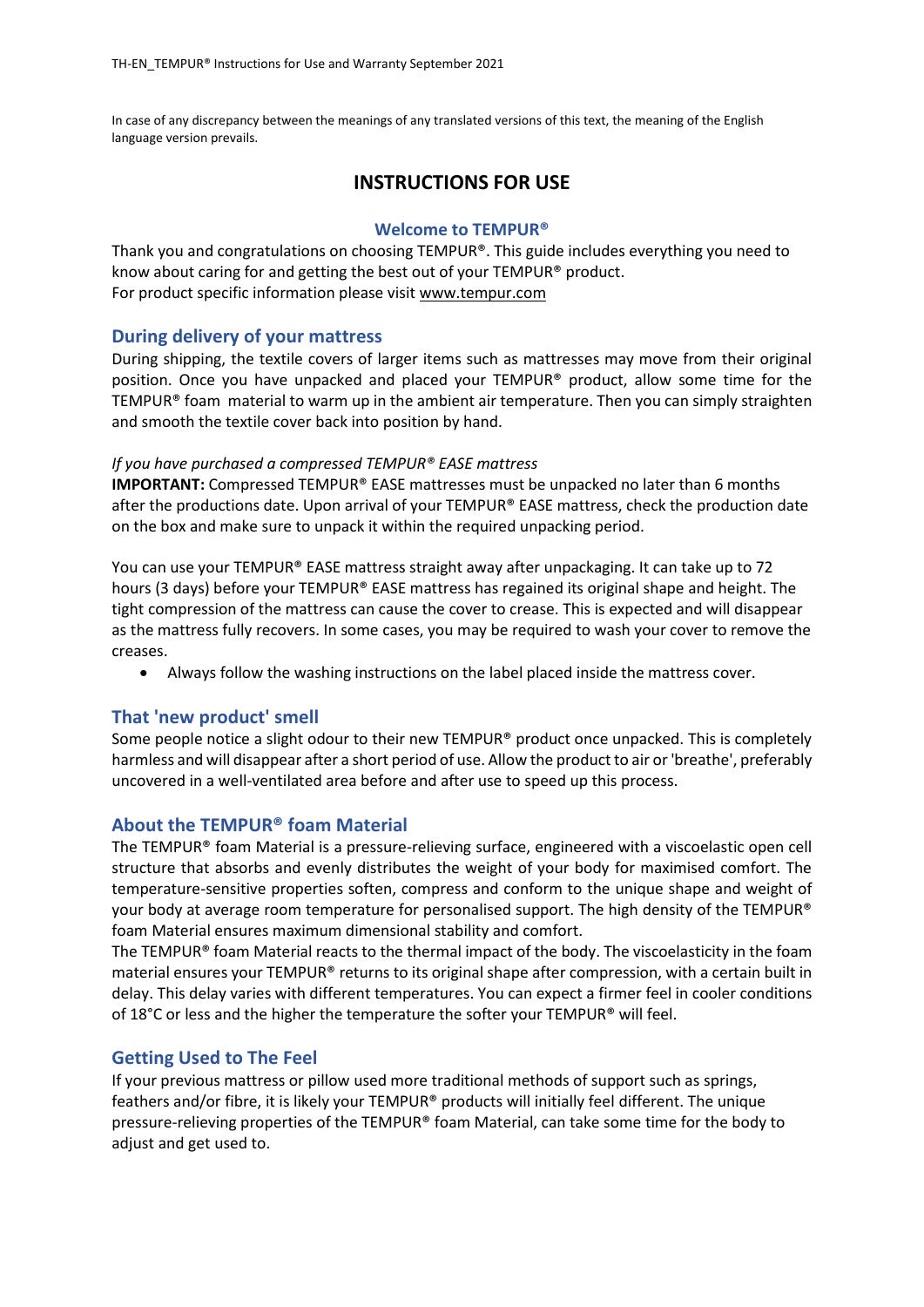### **The break-in period**

#### *TEMPUR® MATTRESS (not relevant for compressed TEMPUR® EASE mattresses)*

The more time you spend on or in bed: resting, reading or watching TV, the better. The extra movement will help the cells in the TEMPUR® foam Material to open. As they open, the cells 'breathe' and respond more rapidly to weight and temperature, but they will return to their original shape. To the user it may feel like the mattress is getting softer, but in fact there is no change to the pressurerelieving properties of your product.

#### No Need to Flip

Advances in TEMPUR® technology have resulted in keeping maintenance to a minimum. Each mattress model has a build-up of multiple layers, so you sleep on the top side only. To prolong the life of our products, from time to time you can rotate your mattress head to foot.

#### *TEMPUR® PILLOWS*

- During the first 2-3 weeks of ownership, it can help to use the pillow as a cushion during the day to improve the support and pressure-relieving benefits delivered when you are sleeping.
- Shake and massage the pillow to get the filling evenly back in place after use (for pillows filled with TEMPUR® foam material granulates).

# **Moving, transport, storage and disposal**

- Unless otherwise stated TEMPUR® products should **NOT** be bent or pressed out of their original shape, as you risk damaging the foam material and losing all the properties and benefits it brings.
- Due to the nature of the foam material in TEMPUR® products it can become slightly compressed during transportation or storage. This is expected, the product will return to its normal size after a short time in room temperature.
- Do not unroll a TEMPUR® mattress Topper when it is cold, as you will be at risk of tearing or cracking the foam material. Allow the TEMPUR® mattress Toppers to adjust to room temperature before unrolling.
- TEMPUR® products should be stored in their original shape. Exempt from this is the TEMPUR® Travel Pillow, which may be transported rolled up in the bag supplied (the bag should **only** be used when travelling to avoid permanent deformation of the pillow).
- TEMPUR<sup>®</sup> Mattresses must be stored flat, ideally in the original packaging (it is not possible to reuse packaging for the compressed TEMPUR® EASE mattresses).
- The compressed TEMPUR® EASE mattresses must not be re-compressed for storage.
- TEMPUR<sup>®</sup> mattress Toppers can be stored either rolled up or stored flat.
- TEMPUR® products must be stored in a dry environment (maximum 65% relative humidity).
- For disposal of your used product please refer to the local authority within your country market.

# **Symbols**

The following symbols are used on product, packaging or in this manual.

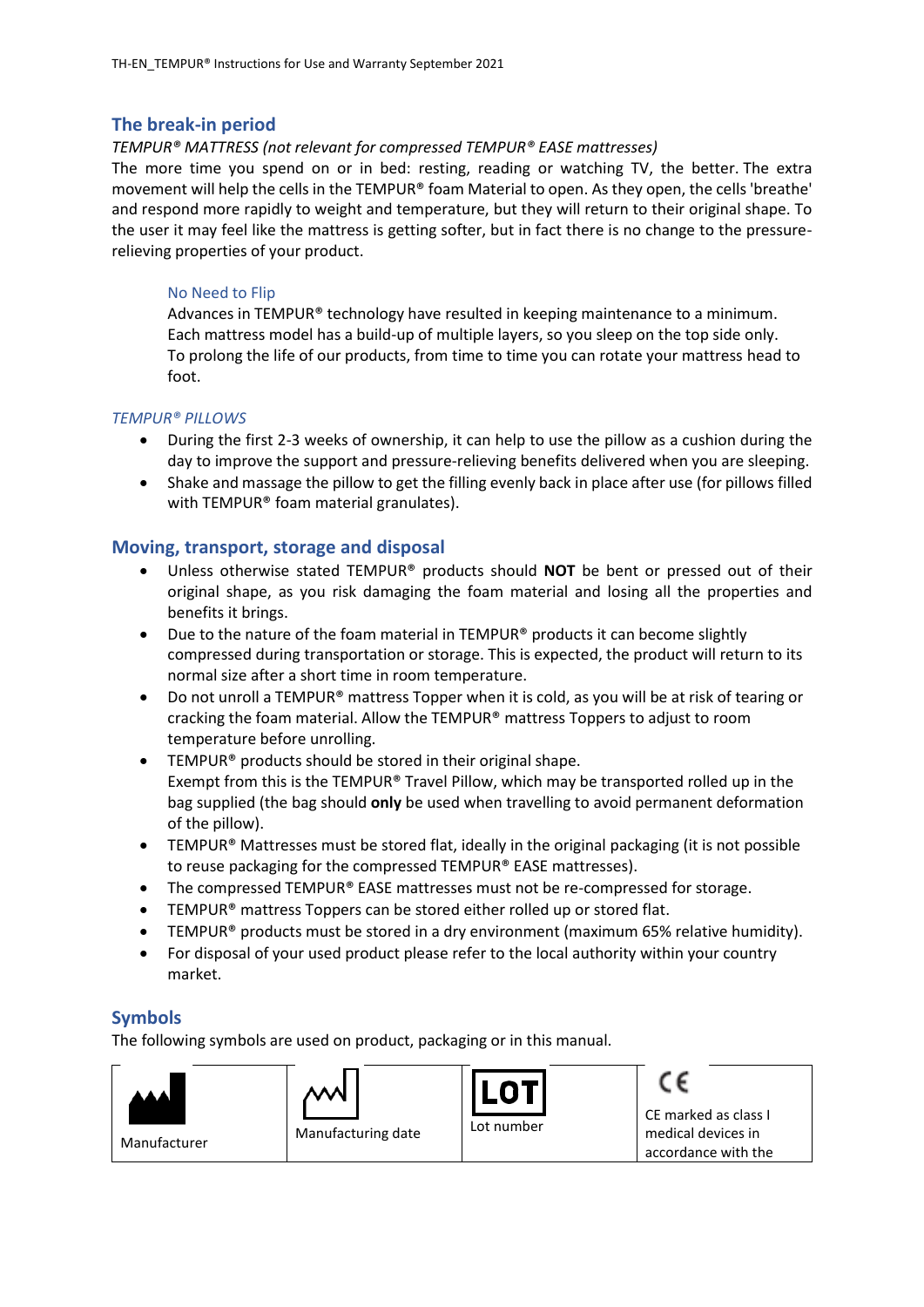|                                                                                                                                |                                                                  |                                        | requirements of MDR<br>(EU) 2017/745                                                   |
|--------------------------------------------------------------------------------------------------------------------------------|------------------------------------------------------------------|----------------------------------------|----------------------------------------------------------------------------------------|
| Medical device                                                                                                                 | ¶↑UP<br>Product orientation<br>printed on mattress<br>foam cores | Consult Instructions for<br><b>Use</b> | <b>LATEX</b><br>Item is made with an<br>adhesive that contains<br>natural rubber latex |
| Avoid open flame                                                                                                               | ⁄٥<br>Humidity limit                                             | ومنيعة<br>Keep dry                     | <b>MAX XX</b><br>Recommended max user<br>weight                                        |
| + 6M<br>DD-MM-YYYY<br>Mattress must be<br>unpacked no later than 6<br>months after the<br>production day printed<br>on the box | Warnings and<br>precautions                                      |                                        |                                                                                        |

# **CE marking**

Many TEMPUR® products are classified as class I Medical Devices and CE marked in accordance with MDR (EU) 2017/745.

Please check the product label placed inside the textile cover to see if the product you have purchased is CE marked.

The intended use of the CE marked products is to prevent or reduce the risk of developing pressure ulcers in adults. This effect is obtained through the pressure redistributing properties of the TEMPUR® foam material.

The CE marked products are intended for home care. It is important that immobilized users are repositioned on a regular basis.

The CE marked TEMPUR® mattresses and mattress toppers are suitable for user weight of up to 150 kg.

In case of a serious incident with the product, the manufacturer and competent authority in the user´s home country must be informed.

To report an incident to the manufacturer please report as a warranty complaint by following the instructions specified in the "warranty" section of this manual.

# Please note additional instructions for use

#### **Warnings and precautions**

The following symbols and text will be used to draw your attention to possible dangerous and undesirable situations. Please be aware that failure to comply with these instructions may results in critical injuries or damage to the product.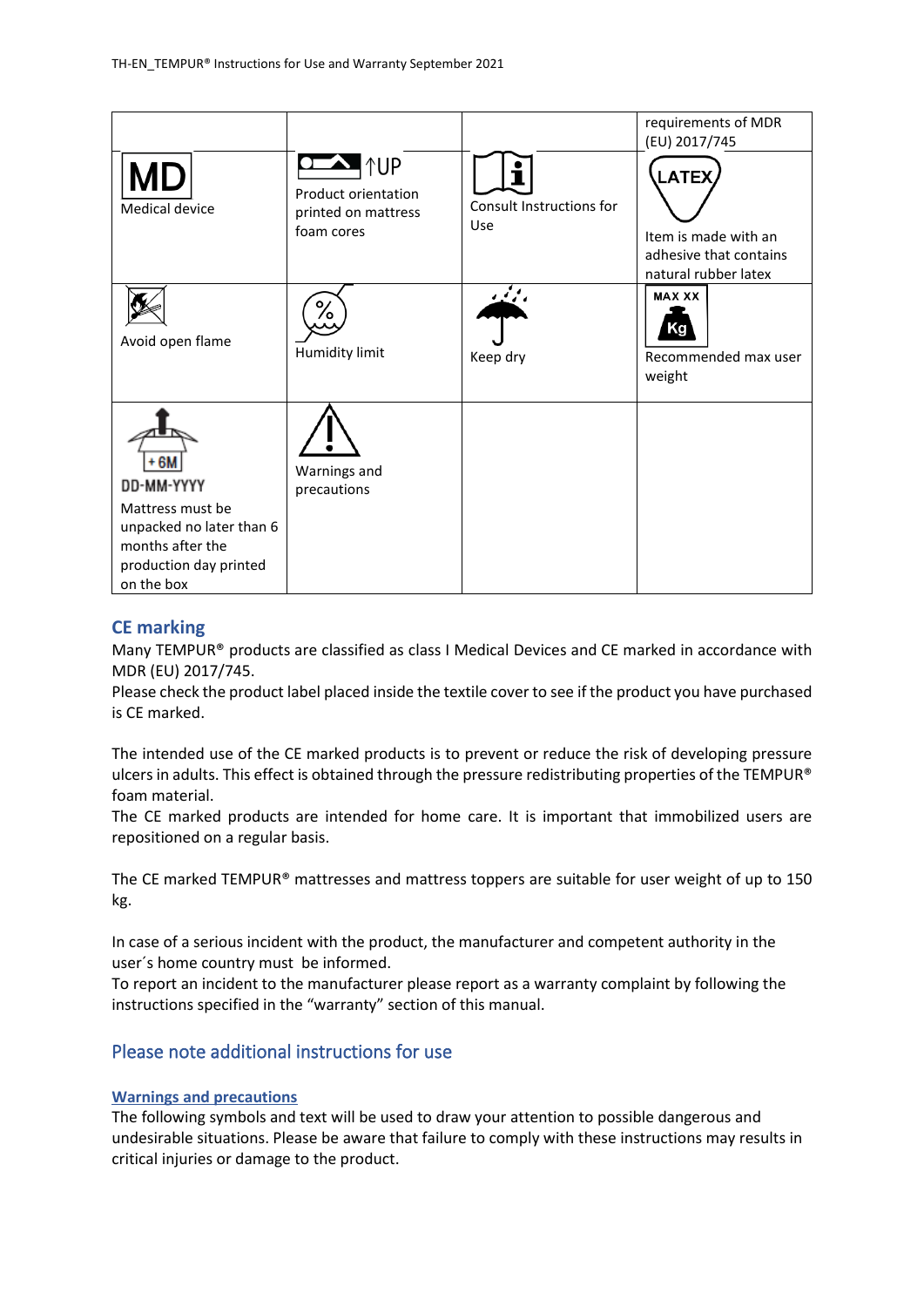| <b>WARNING</b>   | Be aware of situations or practices that may cause death or<br>critical injuries                    |
|------------------|-----------------------------------------------------------------------------------------------------|
| <b>CAUTION</b>   | Be aware of situations or practices that may cause moderate or<br>minor injuries                    |
| <b>IMPORTANT</b> | Be aware of situations or practices that could result in damage<br>to the product or other property |

 $\overline{\Lambda}$  **Warning:** Do not leave infants, young children or the elderly unattended on the mattress or pillow if they can't easily turn over by themselves**.**

**Warning:** It is important that immobilized users are repositioned on a regular basis.

Carelessness causes fire – we strongly recommend not to smoke in bed or while using the products.

 $\angle$ **Warning:** Risk of fire: keep products away from open flames

**Caution:** Do not use bed pads on TEMPUR<sup>®</sup> mattresses or mattress toppers, as they can reduce the pressure-relieving properties. To ensure optimum support we recommend using a sheet directly on the mattress

**Caution**: Please note TEMPUR® foam Material works best in response to the natural warmth of the user, therefore an electric blanket and/or hot water bottle is **not recommended**. The heat from an electric blanket will temporarily offset the temperature sensitivity in the TEMPUR® foam Material. However, if the user would still prefer to use an electric blanket, we suggest doing so over a separate sheet and avoiding direct contact with the TEMPUR® foam Material.

- $\circ$  **IMPORTANT:** Always follow the instructions for use from the supplier of the electrical blanket.
- o **IMPORTANT:** If your hot water bottle should develop a leak which wets, stains or damages your mattress it will **invalidate your warranty.**

#### **IMPORTANT:**

- TEMPUR® mattresses must always be placed on a ventilated base, e.g. springs or slats to prevent moisture from accumulating in the mattress.
- Do not use a TEMPUR® pillow with wet hair as the foam material will get damaged.
- For pillows filled with TEMPUR® foam material granulates and/or down; shake and massage the pillow to get the filling evenly back in place after use or storage.
- Do not unroll a TEMPUR® mattress Topper when it is cold, as you will be at risk of tearing or cracking the foam material. Allow the TEMPUR® mattress Toppers to adjust to room temperature before unrolling.
- TEMPUR<sup>®</sup> mattress toppers must always be placed on top of a mattress.
- Do not fold, bend or press your TEMPUR<sup>®</sup> product into shape as there is risk of damaging the foam material
- Do not alter or repair your product it will invalidate your warranty.

# **Cleaning and maintenance**

• Most textile covers can be removed and washed. Please follow the specific cleaning instruction for your product on the product label located inside the textile cover.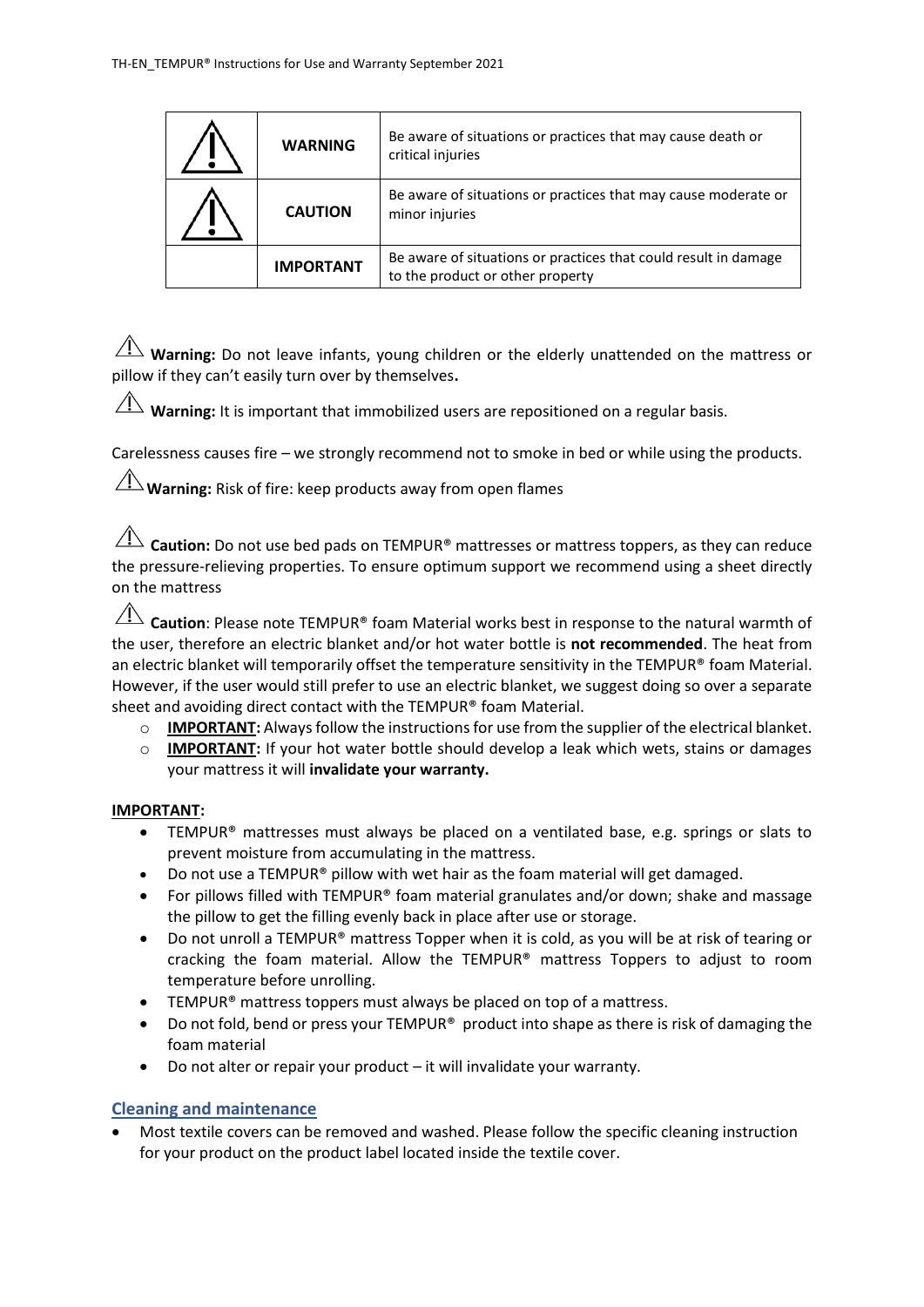• Special textile covers which contain TEMPUR® foam material that cannot be washed or drycleaned, can easily be removed for airing and brushing.

Textile covers quilted with TEMPUR® **washable** material:

- Can be washed and tumble-dried, line dried/flat dried. Check the product label inside the textile cover to see if your cover can be washed.
- **IMPORTANT:** The TEMPUR<sup>®</sup> washable material is heavy when wet, please follow the below instructions carefully:

| Cover width (cm)     | Washing machine/tumble dryer capacity           |
|----------------------|-------------------------------------------------|
| $\vert$ Up to 95 cm  | 6 kg                                            |
| $\vert$ Up to 105 cm | 7 kg                                            |
| Up to 120 cm         | 8 kg                                            |
| Over 120 cm          | must be washed at professional laundry facility |

# • **IMPORTANT:** Covers must be completely dry before use or storage. Tip: Weigh the cover before washing. Dry the cover until it has the same weight as before wash. Then you know that the cover is completely dry.

# TEMPUR® Down Luxe Pillow:

# **IMPORTANT:**

- **Remove foam bag with TEMPUR® foam material granulate before washing the down cover.**
- Use enzyme free laundry detergent for the down cover and tumble dry with a couple of dryer balls (or clean tennis balls) to avoids down clumping and to ensure the down dries evenly.
- **Do not** use fabric softener on the down cover.
- The down cover must be completely dry before use or storage.
- Tip: Weigh the Down Luxe Pillow cover (without the foam bag) before washing. Tumble-dry the cover after wash until the cover has the same weight as before wash. Then you know that the down cover is completely dry.

# **IMPORTANT:**

• Do not wash the TEMPUR® foam material. Exempt from this is the TEMPUR® EasyClean Pillow and the TEMPUR® PureClean Pillow which can be washed (follow the specific cleaning instructions on the product label inside the textile

cover). Exempt from this is also the textile covers with TEMPUR® washable material - follow the

- specific cleaning instructions on the product label and in this instruction.
- Do not steam-clean or dry-clean the TEMPUR® foam material.

# **IMPORTANT**

• The TEMPUR<sup>®</sup> products must be regularly ventilated to remove moisture.

**Caution**: After washing the textile cover please ensure mattress textile cover is replaced according to the orientation printed on the side of the mattress foam core. The TEMPUR® foam material that provides maximized comfort and pressure relief is only on the top-side of the core.

**Caution**: After washing the textile covers of seating products or cushions with layers of foam please be aware of the orientation of the foam core when products is being re-assembled. The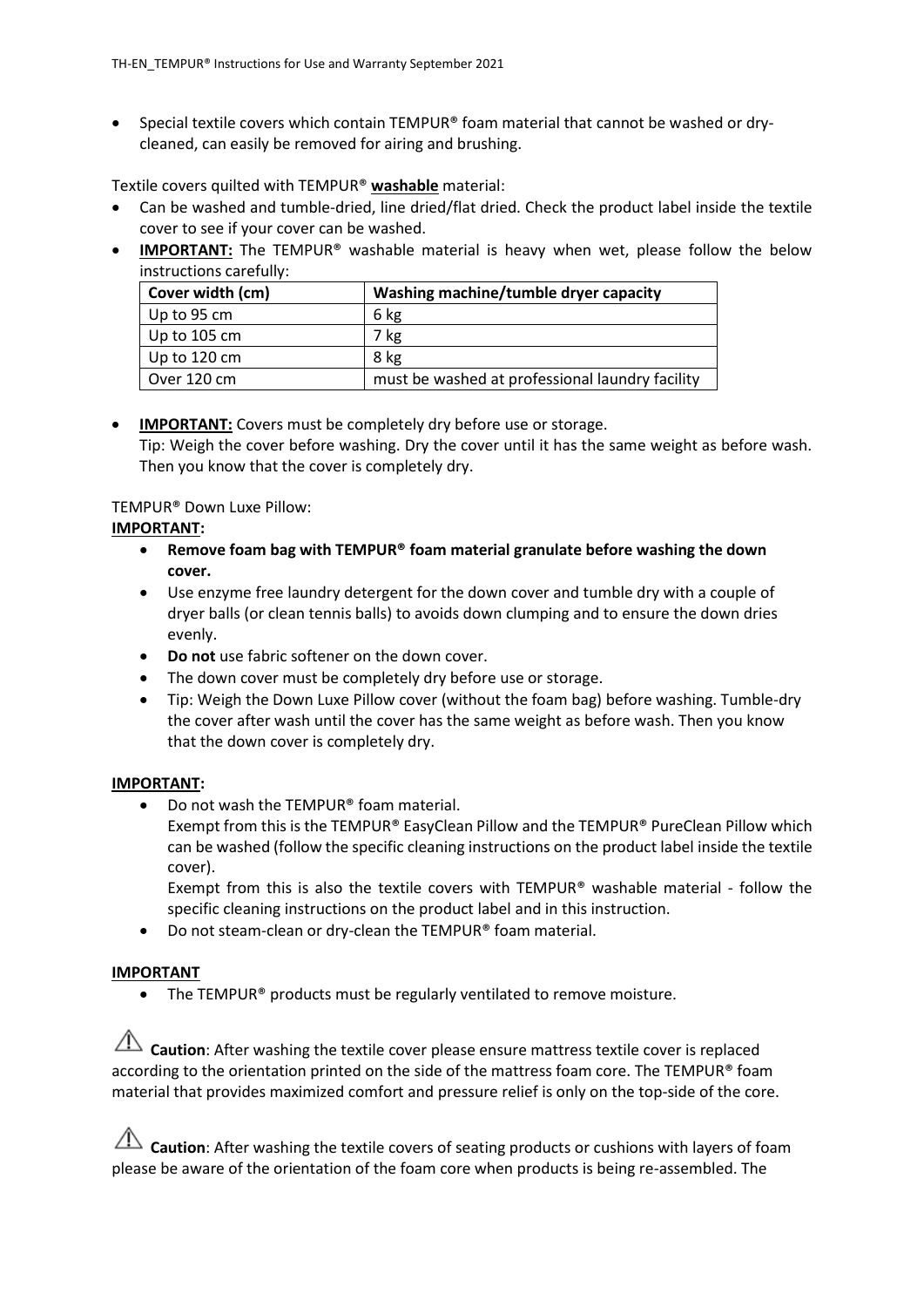TEMPUR® foam material that provides maximized comfort and pressure relief is only on the top-side of the core.

### **Technical Product information**

- Certain TEMPUR® products have a non-slip coating on the underside. This coating ensures that the product does not slide when in use.
- TEMPUR® products are available in many different sizes. Product weight depends on product size. Further information is available upon request.
- Constituent materials in covers see product label, which is located inside the textile cover.

#### Latex

Certain TEMPUR® products are manufactured of layers of foam with the TEMPUR® foam material on top and with an adhesive that contains latex between the layers.

Please check the product label inside the textile cover to see if the product you have purchased contains latex.

The TEMPUR® foam material and the textile cover do not contain latex.

# Fire safety standards

**Warning:** Risk of fire: keep products away from open flames

| TEMPUR <sup>®</sup> product                                                                        | <b>Fire safety</b>                                                                                                |
|----------------------------------------------------------------------------------------------------|-------------------------------------------------------------------------------------------------------------------|
| Mattresses, mattress toppers                                                                       | EN 597-1 (Cigarette Test)                                                                                         |
| Mattresses, mattress toppers (fire retardant<br>versions)                                          | BS 7177 Low Hazard<br>DS/EN 597-1 (cigarette test)<br>DS/EN 597-2 (Match test)<br>BS 5852 (Crib V) on foam        |
| Pillows, cushions and positioning products<br>(moulded and granulated filling)                     | EN/ISO 12952-1 (Cigarette test)                                                                                   |
| Pillows, cushions and positioning products, moulded<br>(fire retardant versions)                   | BS7175 Low hazard<br>EN/ISO 12952-1 (Cigarette test)<br>EN/ISO 12952-2 (Match test)<br>BS 5852 (Crib V) on foam   |
| Pillows, cushions and positioning products with<br>granulated filling<br>(fire retardant versions) | BS7175 Low hazard<br>EN/ISO 12952-1 (Cigarette test)<br>EN/ISO 12952-2 (Match test)<br>BS 5852 (source 2) on foam |
| Down Luxe Pillow<br>(fire retardant versions)                                                      | BS 5852 (source 2) on foam crumbs<br>BS 5852 (source 2) on downs                                                  |

# **Manufacturer**



**Dan-Foam ApS** Holmelund 43 5560 Aarup Denmark \*Dan-Foam ApS is a subsidiary of TEMPUR-Sealy International, Inc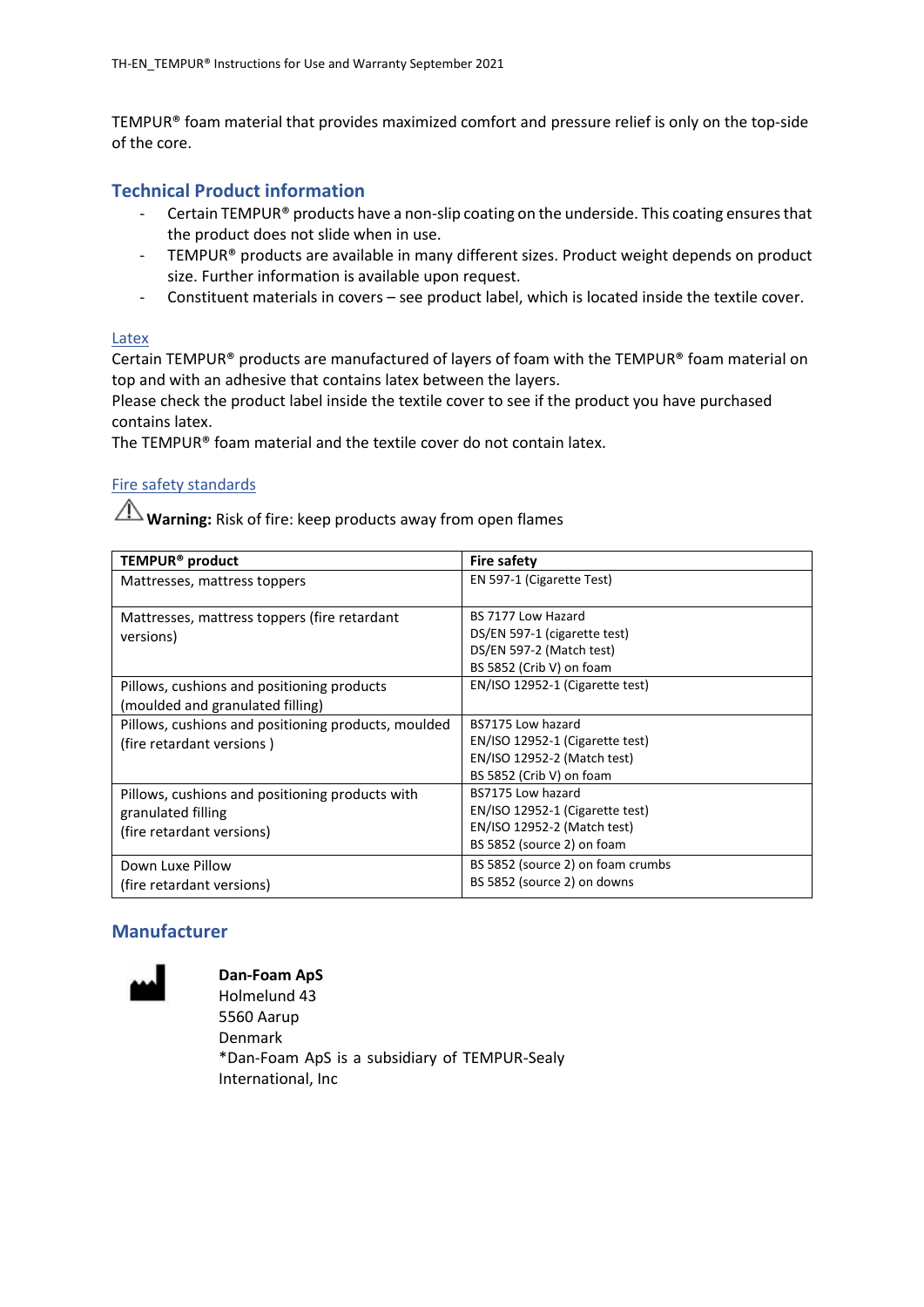# **WARRANTY**

#### **TEMPUR® WARRANTY**

This document sets out the terms and exclusions of the TEMPUR® Warranty for new TEMPUR® products sold to consumers worldwide (excluding the USA and Canada).

#### **Who offers the TEMPUR® Warranty?**

The Manufacturer of TEMPUR® mattresses, mattress toppers, pillows and cushions (except those in the USA and Canada) is Dan-Foam ApS, a company incorporated in Denmark under company registration number DK-24209709. Registered office address: Holmelund 43, 5560 Aarup, Denmark (the "Manufacturer"). Dan-Foam ApS is a subsidiary of TEMPUR-Sealy International, Inc.

#### **What is covered?**

The Manufacturer warrants that all new and genuine TEMPUR® products are free from material defects due to faulty workmanship or materials for the applicable warranty period (see section - For how long?) unless the product is specifically excluded or an exclusion applies (see section - Exclusions).

The TEMPUR® Warranty is valid for products purchased by consumers anywhere in the world (except the USA and Canada) from the Manufacturer or an authorised retailer for personal use and not in the course of a business, trade or profession. A list of authorised retailers is available at **www[.tempur.com](http://www.tempur.com/)**

#### **For how long?**

The TEMPUR® Warranty lasts for the period displayed on or inside the packaging of the relevant product or as stated below, starting from the date of purchase (except where the product is an exdisplay or demonstration model in which case the warranty starts from the date of manufacture).

The warranty period is generally as set out in the warranty table, but the Manufacturer advises that you should check the warranty terms for the country in which you originally purchased your product as there may be a different warranty period applicable. For this, please visit **www.tempur.com**

|          | <b>Product:</b> Foam cores                                                                                                                 | <b>Product Warranty What's covered?</b>        |                                                                                                                                                        |
|----------|--------------------------------------------------------------------------------------------------------------------------------------------|------------------------------------------------|--------------------------------------------------------------------------------------------------------------------------------------------------------|
| le<br>le | All TEMPUR <sup>®</sup> mattresses, unless stated<br>otherwise below<br>TEMPUR <sup>®</sup> toppers for North and Promise<br>bed systems   | 10 years                                       | Material defects due to faulty workmanship or<br>materials, or changes which cause a visible<br>lindentation more than 2cm in the TEMPUR®<br>material. |
| le.      | TEMPUR <sup>®</sup> Original (15, 19, 20, 21, 25,<br>Deluxe 17 (only when velour cover),<br>Deluxe 22, Deluxe 27, Breeze 22, Breeze<br>27) |                                                | Material defects due to faulty workmanship or<br>materials, or changes which cause a visible<br>lindentation more than 2cm in the TEMPUR®<br>material. |
| lo       | TEMPUR® Cloud (19,21,25, Breeze 22,<br>Breeze 27)                                                                                          | 15 years limited<br>warranty <sup>*</sup> (see |                                                                                                                                                        |
| lo       | TEMPUR <sup>®</sup> Sensation (19,21,25, Deluxe<br>22, Deluxe 27, Breeze 22, Breeze 27                                                     | note below table)                              |                                                                                                                                                        |
| l•       | TEMPUR <sup>®</sup> Topper 7                                                                                                               |                                                |                                                                                                                                                        |
| lo       | TEMPUR <sup>®</sup> Experience Mattress                                                                                                    |                                                |                                                                                                                                                        |
| lo       | <b>TEMPUR<sup>®</sup> Relaxation Mattress</b>                                                                                              |                                                |                                                                                                                                                        |
| lo       | TEMPUR <sup>®</sup> Topper 5                                                                                                               |                                                | Material defects due to faulty workmanship or                                                                                                          |
| lo       | TEMPUR® Futon All Seasons™                                                                                                                 | 5 years                                        | materials, or changes which cause a visible                                                                                                            |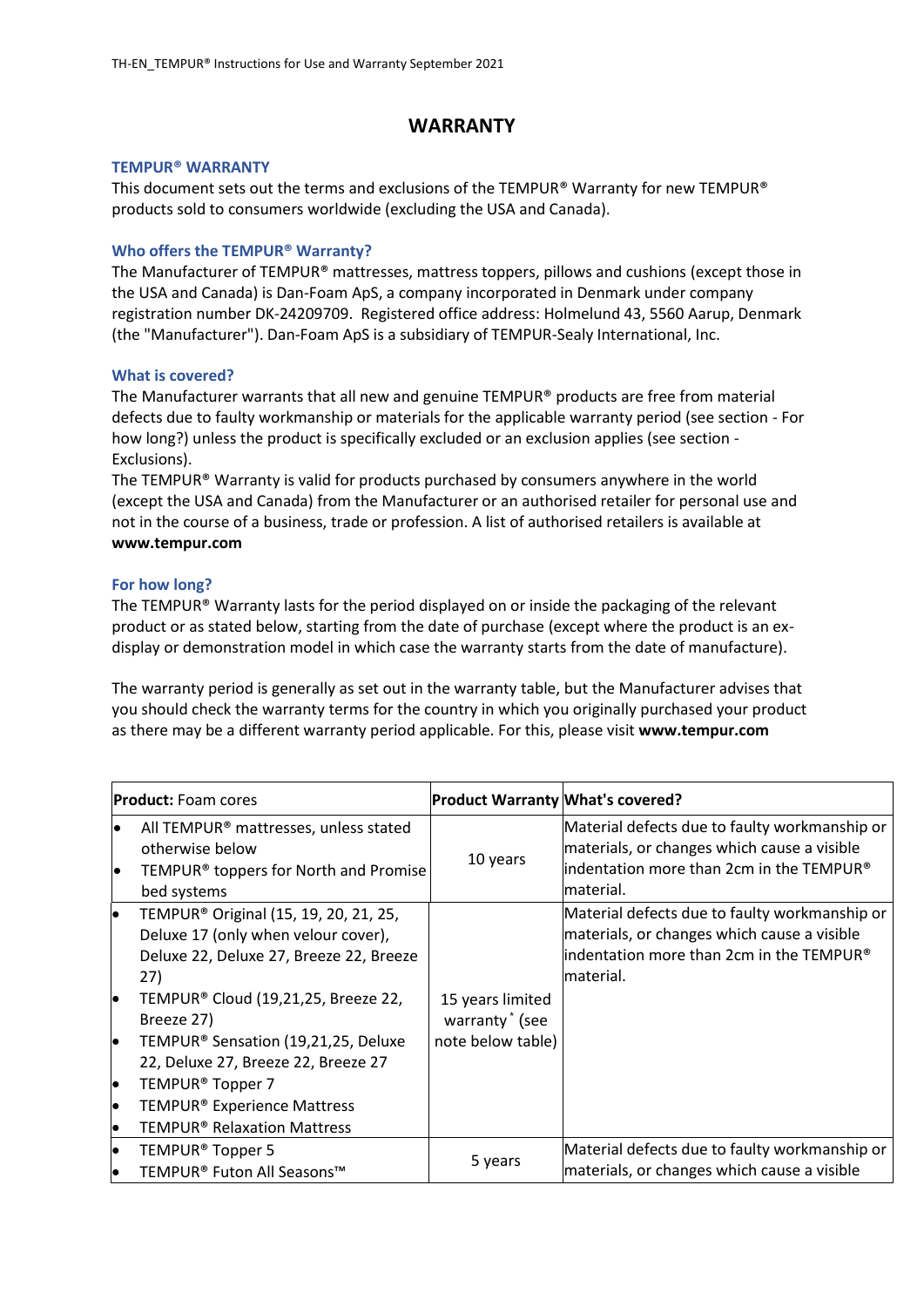| lo                     | TEMPUR® Futon Deluxe (7cm)                                                                                                                                                                                                                                   |                                         | indentation more than 2cm in the TEMPUR®<br>material.                                                                                                             |
|------------------------|--------------------------------------------------------------------------------------------------------------------------------------------------------------------------------------------------------------------------------------------------------------|-----------------------------------------|-------------------------------------------------------------------------------------------------------------------------------------------------------------------|
| $\bullet$<br>$\bullet$ | TEMPUR <sup>®</sup> Topper Deluxe 3.5<br>TEMPUR <sup>®</sup> Topper 3.5                                                                                                                                                                                      | 3 years                                 | Material defects due to faulty workmanship or<br>materials, or changes which cause a visible<br>indentation more than 2cm in the TEMPUR®<br>material.             |
| $\bullet$<br>$\bullet$ | TEMPUR® Futon Basic (6cm)<br>TEMPUR® Futon Simple (6cm)                                                                                                                                                                                                      | 2 years                                 | Material defects due to faulty workmanship or<br>materials, or changes which cause a visible<br>indentation more than 2cm in the TEMPUR®<br>material.             |
| $\bullet$              | All moulded TEMPUR® Pillows, Cushions,<br>Wedges, and other TEMPUR® Home                                                                                                                                                                                     | 3 years                                 | Material defects due to faulty workmanship or<br>materials, or changes which cause a visible<br>$\parallel$ indentation more than 2cm in the TEMPUR®<br>material. |
| $\bullet$              | All TEMPUR® Pillows filled with<br>TEMPUR <sup>®</sup> Material granulates:<br><b>Traditional Pillows</b><br>$\Omega$<br><b>Comfort Pillows</b><br>$\circ$<br><b>Ombracio Pillow</b><br>$\circ$<br>Long Hug Pillow<br>$\circ$<br>Down Luxe Pillow<br>$\circ$ | 3 years                                 | Material defects due to faulty workmanship or<br>lmaterials                                                                                                       |
| $\bullet$              | TEMPUR <sup>®</sup> Bicycle Pad<br>TEMPUR <sup>®</sup> Sleep Mask                                                                                                                                                                                            | 2 years                                 | Material defects due to faulty workmanship or<br>materials.                                                                                                       |
|                        | <b>Product: Covers</b>                                                                                                                                                                                                                                       | <b>Product Warranty What's covered?</b> |                                                                                                                                                                   |
| $\bullet$              | Covers for ALL products, unless stated<br>otherwise below                                                                                                                                                                                                    | 2 years                                 | Material defects due to faulty workmanship or<br>lmaterials.                                                                                                      |
| $\bullet$              | Cover for TEMPUR® Futon Simple                                                                                                                                                                                                                               | 1 year                                  | Material defects due to faulty workmanship or<br>materials.                                                                                                       |
|                        | Down Cover for TEMPUR® Down Luxe<br>Pillow                                                                                                                                                                                                                   | 3 year                                  | Material defects due to faulty workmanship or<br>materials.                                                                                                       |

*\*Limited Warranty - If you make a valid claim after 5 years from the date of purchase, the Manufacturer will provide you with an equivalent mattress subject to you paying a percentage of the price of the replacement mattress\*\*, see percentage table below: In addition, some countries may offer a 10 year warranty for these products so please check your local TEMPUR® store or website for details.*

| Years $0 - 5 - Pay nothing$          |                                      |  |
|--------------------------------------|--------------------------------------|--|
| Year 6 - Pay 10% of the current RRP  | Year 11 - Pay 60% of the current RRP |  |
| Year 7 - Pay 20% of the current RRP  | Year 12 - Pay 70% of the current RRP |  |
| Year 8 - Pay 30% of the current RRP  | Year 13 - Pay 80% of the current RRP |  |
| Year 9 - Pay 40% of the current RRP  | Year 14 - Pay 90% of the current RRP |  |
| Year 10 - Pay 50% of the current RRP | Year 15 - Pay 95% of the current RRP |  |

*\*\*The price of the replacement mattress will be subject to the price published in the Manufacturer's RRP pricelist in force in the country at the time, when the claim is made.*

#### **What will we do?**

Where a valid claim is made in accordance with this TEMPUR® Warranty, the Manufacturer shall offer, at its choice, either to repair the defective product or provide an equivalent replacement product free of charge.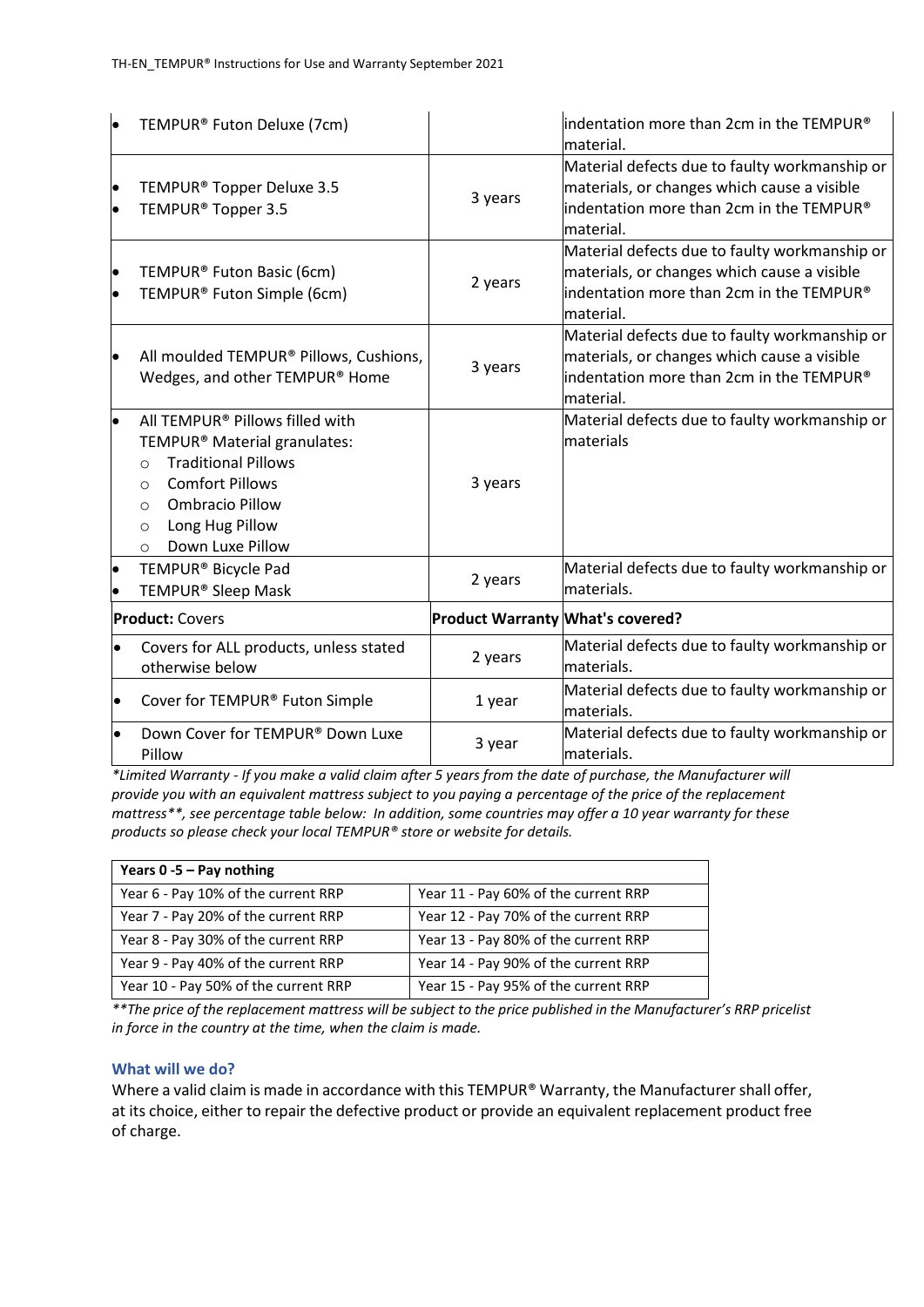The Manufacturer will refund the reasonable delivery cost of returning a defective product for repair or replacement so long as the claim is valid under the terms of this TEMPUR® Warranty and the product is returned from an address within the same country as the authorised retailer the product was purchased from. The repaired or replacement product will be delivered free of charge to an address within the same country as the authorised retailer the product was purchased from. In all other circumstances, any delivery costs associated with any repairs or replacements are the purchaser's responsibility.

In the event of replacement, the Manufacturer shall endeavour to provide a replacement product from the same line. However, if the product line has been discontinued or the product is otherwise not available, the Manufacturer reserves the right to provide a replacement product that, in the Manufacturer's sole discretion, is similar to the defective product.

The TEMPUR® Warranty provides cover from the date of purchase (or date of manufacture in the case of ex-display/demonstration products) of the original product. It is not renewed on the provision of a repaired or replaced product. In these circumstances, the TEMPUR® Warranty will run for the remainder of the period starting from the original purchase or manufacture date, as applicable.

#### **Exclusions**

#### **The TEMPUR® Warranty does not apply if:**

- the product has been purchased used, second hand or from anyone other than an authorised retailer or directly from the Manufacturer. A list of authorised retailers is available at [tempur.com](http://www.tempur.com/)
- the process for making a claim under the TEMPUR® Warranty (set out under the heading "How do you claim under the TEMPUR® Warranty?" below) has not been correctly followed.
- the product has not been used and/or handled with due care and/or in accordance with the instructions of use, cleanliness and maintenance described in the Instructions for Use and at [tempur.com](http://www.tempur.com/)
- $\bullet$  defects in compressed TEMPUR® EASE mattresses caused by the mattress not being unpacked in time (left in the box): this can cause the material to tear or permanently deform. Compressed TEMPUR® EASE mattresses must be unpacked no later than 6 months from the production date. Check the production date on the box when you receive your compressed TEMPUR® EASE mattress.
- Temporary creases in the cover for compressed TEMPUR® EASE that will disappear within 72 hours or after washing of the cover. Please see the washing instruction on the label inside the cover.
- the product has been deliberately damaged or damaged as a result of neglect, cuts, burns, flooding or any other improper use by you or by any third party.
- the defect is caused as a result of the product having been bent, squeezed or exposed to cold temperatures for a period of time causing the material to tear or permanently deform.
- the TEMPUR® EASE mattress was damaged in an attempt to re-compress or re-roll up.
- the product has been wet or soaked against Manufacturer's recommendations.
- the product is found to be very stained, soiled and/or otherwise unhygienic.
- the product has been altered or repaired without the Manufacturer's prior permission.
- the defect is the result of normal wear and tear.
- zips on the cover of TEMPUR® Products unless faulty upon receipt of product.
- for mattresses (within the range of CE marked products), the defect or change in the product is only a minor variation or normal change which does not affect the pressure redistributing properties of the product.